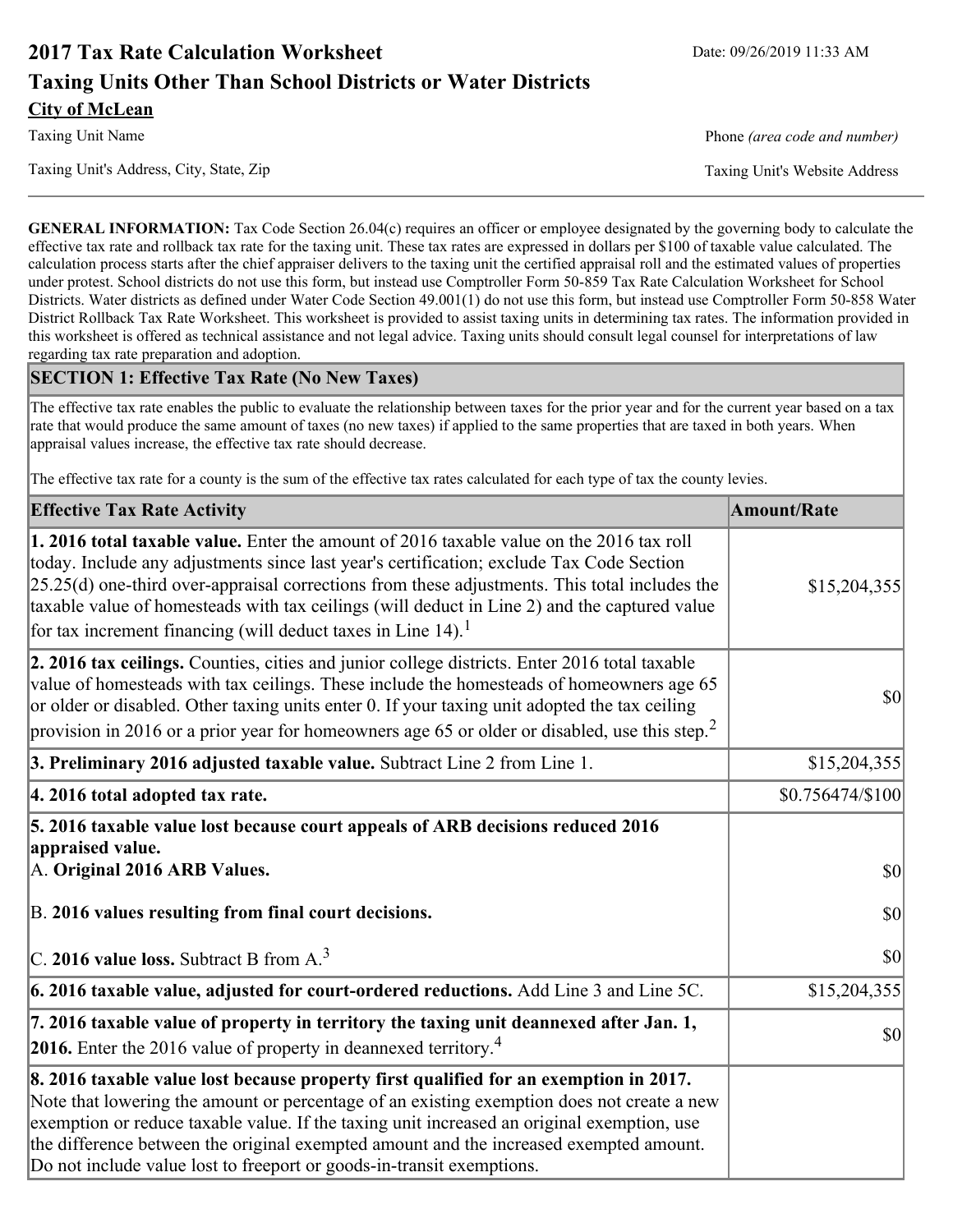| A. Absolute exemptions. Use 2016 market value:                                                                                                                                                                                                                                                                                                                                                                         | \$19,600     |
|------------------------------------------------------------------------------------------------------------------------------------------------------------------------------------------------------------------------------------------------------------------------------------------------------------------------------------------------------------------------------------------------------------------------|--------------|
| B. Partial exemptions. 2017 exemption amount or 2017 percentage exemption times 2016<br>value:                                                                                                                                                                                                                                                                                                                         | \$0          |
| C. Value loss. Add A and $B^5$ .                                                                                                                                                                                                                                                                                                                                                                                       | \$19,600     |
| 9. 2016 taxable value lost because property first qualified for agricultural appraisal (1-<br>d or 1-d-1), timber appraisal, recreational/scenic appraisal or public access airport<br>special appraisal in 2017. Use only properties that qualified in 2017 for the first time; do<br>not use properties that qualified in 2016.                                                                                      |              |
| A. 2016 market value:                                                                                                                                                                                                                                                                                                                                                                                                  | \$0          |
| B. 2017 productivity or special appraised value:                                                                                                                                                                                                                                                                                                                                                                       | \$0          |
| C. Value loss. Subtract B from $A6$                                                                                                                                                                                                                                                                                                                                                                                    | \$0          |
| 10. Total adjustments for lost value. Add lines 7, 8C and 9C.                                                                                                                                                                                                                                                                                                                                                          | \$19,600     |
| 11. 2016 adjusted taxable value. Subtract Line 10 from Line 6.                                                                                                                                                                                                                                                                                                                                                         | \$15,184,755 |
| 12. Adjusted 2016 taxes. Multiply Line 4 by Line 11 and divide by \$100.                                                                                                                                                                                                                                                                                                                                               | \$114,868    |
| 13. Taxes refunded for years preceding tax year 2016. Enter the amount of taxes refunded<br>by the taxing unit for tax years preceding tax year 2016. Types of refunds include court<br>decisions, Tax Code Section 25.25(b) and (c) corrections and Tax Code Section 31.11<br>payment errors. Do not include refunds for tax year 2016. This line applies only to tax years<br>preceding tax year $2016$ <sup>7</sup> | \$0          |
| 14. Taxes in tax increment financing (TIF) for tax year 2016. Enter the amount of taxes<br>paid into the tax increment fund for a reinvestment zone as agreed by the taxing unit. If the<br>taxing unit has no 2017 captured appraised value in Line 16D, enter $0.8$                                                                                                                                                  | \$0          |
| 15. Adjusted 2016 taxes with refunds and TIF adjustment. Add Lines 12 and 13, subtract<br>Line $149$                                                                                                                                                                                                                                                                                                                   | \$114,868    |
| 16. Total 2017 taxable value on the 2017 certified appraisal roll today. This value<br>includes only certified values and includes the total taxable value of homesteads with tax<br>ceilings (will deduct in Line 18). These homesteads include homeowners age 65 or older or<br>disabled. <sup>10</sup>                                                                                                              |              |
| A. Certified values:                                                                                                                                                                                                                                                                                                                                                                                                   | \$15,562,176 |
| B. Counties: Include railroad rolling stock values certified by the Comptroller's office:                                                                                                                                                                                                                                                                                                                              | \$0          |
| C. Pollution control and energy storage system exemption : Deduct the value of property<br>exempted for the current tax year for the first time as pollution control or energy storage<br>system property:                                                                                                                                                                                                             | \$0          |
| <b>D. Tax increment financing:</b> Deduct the 2017 captured appraised value of property taxable<br>by a taxing unit in a tax increment financing zone for which the 2017 taxes will be deposited<br>into the tax increment fund. Do not include any new property value that will be included in                                                                                                                        | \$0          |
| Line 21 below. $11$                                                                                                                                                                                                                                                                                                                                                                                                    | \$15,562,176 |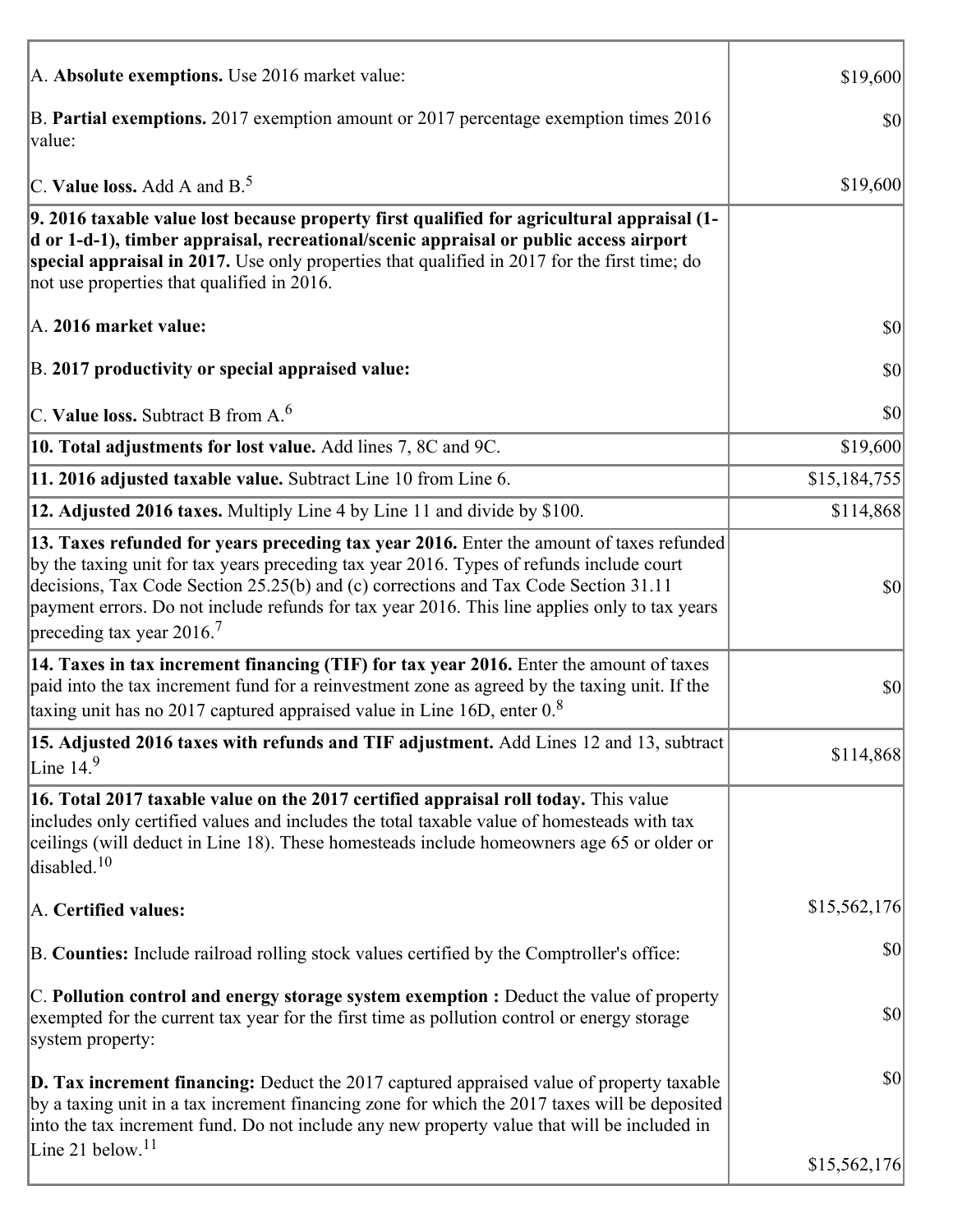| E. Total 2017 value. Add A and B, then subtract C and D.                                                                                                                                                                                                                                                                                                                                                                                                                                                                                                                                                                                                                                                                 |                  |
|--------------------------------------------------------------------------------------------------------------------------------------------------------------------------------------------------------------------------------------------------------------------------------------------------------------------------------------------------------------------------------------------------------------------------------------------------------------------------------------------------------------------------------------------------------------------------------------------------------------------------------------------------------------------------------------------------------------------------|------------------|
| $ 17$ . Total value of properties under protest or not included on certified appraisal roll. <sup>12</sup>                                                                                                                                                                                                                                                                                                                                                                                                                                                                                                                                                                                                               |                  |
| A. 2017 taxable value of properties under protest. The chief appraiser certifies a list of<br>properties still under ARB protest. The list shows the appraisal district's value and the<br>taxpayer's claimed value, if any, or an estimate of the value if the taxpayer wins. For each of<br>the properties under protest, use the lowest of these values. Enter the total value. <sup>13</sup>                                                                                                                                                                                                                                                                                                                         | \$0              |
| B. 2017 value of properties not under protest or included on certified appraisal roll.<br>The chief appraiser gives taxing units a list of those taxable properties that the chief<br>appraiser knows about, but are not included in the appraisal roll certification. These<br>properties also are not on the list of properties that are still under protest. On this list of<br>properties, the chief appraiser includes the market value, appraised value and exemptions for<br>the preceding year and a reasonable estimate of the market value, appraised value and<br>exemptions for the current year. Use the lower market, appraised or taxable value (as<br>appropriate). Enter the total value. <sup>14</sup> | \$0              |
| C. Total value under protest or not certified: Add A and B.                                                                                                                                                                                                                                                                                                                                                                                                                                                                                                                                                                                                                                                              | \$0              |
| 18. 2017 tax ceilings. Counties, cities and junior colleges enter 2017 total taxable value of<br>homesteads with tax ceilings. These include the homesteads of homeowners age 65 or older<br>or disabled. Other taxing units enter 0. If your taxing units adopted the tax ceiling provision<br>$\vert$ in 2016 or a prior year for homeowners age 65 or older or disabled, use this step. <sup>15</sup>                                                                                                                                                                                                                                                                                                                 | \$0              |
| 19. 2017 total taxable value. Add Lines 16E and 17C. Subtract Line 18.                                                                                                                                                                                                                                                                                                                                                                                                                                                                                                                                                                                                                                                   | \$15,562,176     |
| 20. Total 2017 taxable value of properties in territory annexed after Jan. 1, 2016.<br>Include both real and personal property. Enter the 2017 value of property in territory<br>$\text{anne}$ xed. <sup>16</sup>                                                                                                                                                                                                                                                                                                                                                                                                                                                                                                        | \$0              |
| 21. Total 2017 taxable value of new improvements and new personal property located<br>in new improvements. New means the item was not on the appraisal roll in 2016. An<br>improvement is a building, structure, fixture or fence erected on or affixed to land. New<br>additions to existing improvements may be included if the appraised value can be<br>determined. New personal property in a new improvement must have been brought into the<br>taxing unit after Jan. 1, 2016, and be located in a new improvement. New improvements <b>do</b><br>include property on which a tax abatement agreement has expired for $2017$ . <sup>17</sup>                                                                      | \$24,580         |
| 22. Total adjustments to the 2017 taxable value. Add Lines 20 and 21.                                                                                                                                                                                                                                                                                                                                                                                                                                                                                                                                                                                                                                                    | \$24,580         |
| 23. 2017 adjusted taxable value. Subtract Line 22 from Line 19.                                                                                                                                                                                                                                                                                                                                                                                                                                                                                                                                                                                                                                                          | \$15,537,596     |
| 24. 2017 effective tax rate. Divide Line 15 by Line 23 and multiply by $$100$ . <sup>18</sup>                                                                                                                                                                                                                                                                                                                                                                                                                                                                                                                                                                                                                            | \$0.739290/\$100 |
| <b>25. COUNTIES ONLY.</b> Add together the effective tax rates for each type of tax the county<br>levies. The total is the 2017 county effective tax rate. <sup>19</sup>                                                                                                                                                                                                                                                                                                                                                                                                                                                                                                                                                 |                  |

- <sup>2</sup>Tex. Tax Code Section 26.012(14)
- <sup>1</sup>Tex. Tax Code Section 26.012(14) <sup>9</sup>Tex. Tax Code Section 26.012(13) <sup>9</sup>Tex. Tax Code Section 26.012
	-
- <sup>3</sup>Tex. Tax Code Section 26.012(13) <sup>11</sup>Tex. Tax Code Section 26.03(c) <sup>4</sup>Tex. Tax Code Section 26.01(c) and <sup>12</sup>Tex. Tax Code Section 26.01(c) and <sup>12</sup>Tex. Tax Code Section 26.01(c) and <sup>12</sup>Tex. Tax Code Section 26.01(c)
	- <sup>12</sup>Tex. Tax Code Section 26.01(c) and (d)
- 
- <sup>5</sup>Tex. Tax Code Section 26.012(15) <sup>13</sup>Tex. Tax Code Section 26.01(c) <sup>6</sup>Tex. Tax Code Section 26.01(d) <sup>6</sup>Tex. Tax Code Section 26.012(15) <sup>14</sup>Tex. Tax Code Section 26.01(d)<sup>7</sup>Tex. Tax Code Section 26.012(6)
- $7$ Tex. Tax Code Section 26.012(13)
- 
- 
- ${}^{8}$ Tex. Tax Code Section 26.03(c)  ${}^{16}$ Tex. Tax Code Section 26.012(17)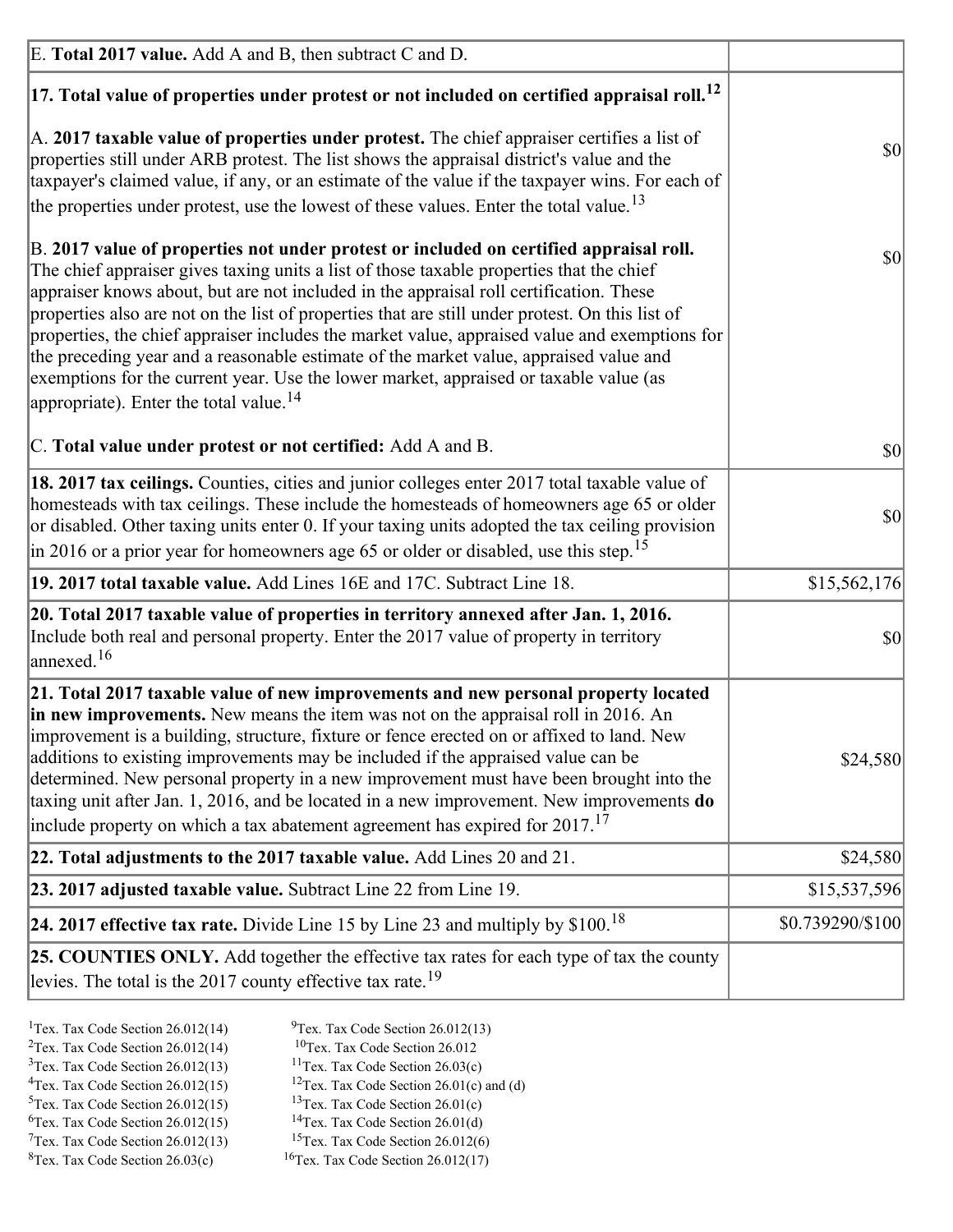### **SECTION 2: Rollback Tax Rate**

The rollback tax rate is split into two separate rates:

- 1. **Maintenance and Operations (M&O):** The M&O portion is the tax rate that is needed to raise the same amount of taxes that the taxing unit levied in the prior year plus eight percent. This rate accounts for such things as salaries, utilities and day-to-day operations.
- 2. **Debt:** The debt tax rate includes the debt service necessary to pay the taxing unit's debt payments in the coming year. This rate accounts for principal and interest on bonds and other debt secured by property tax revenue.

The rollback tax rate for a county is the sum of the rollback tax rates calculated for each type of tax the county levies. In most cases the rollback tax rate exceeds the effective tax rate, but occasionally decreases in a taxing unit's debt service will cause the effective tax rate to be higher than the rollback tax rate.

| <b>Rollback Tax Rate Activity</b>                                                                                                                                                                                                                                                                                                                                                                                                                                                                                                                                                                                                                                       | <b>Amount/Rate</b> |
|-------------------------------------------------------------------------------------------------------------------------------------------------------------------------------------------------------------------------------------------------------------------------------------------------------------------------------------------------------------------------------------------------------------------------------------------------------------------------------------------------------------------------------------------------------------------------------------------------------------------------------------------------------------------------|--------------------|
| 26. 2016 maintenance and operations (M&O) tax rate.                                                                                                                                                                                                                                                                                                                                                                                                                                                                                                                                                                                                                     | \$0.756474/\$100   |
| $ 27.2016$ adjusted taxable value. Enter the amount from Line 11.                                                                                                                                                                                                                                                                                                                                                                                                                                                                                                                                                                                                       | \$15,184,755       |
| 28. 2016 M&O taxes.                                                                                                                                                                                                                                                                                                                                                                                                                                                                                                                                                                                                                                                     |                    |
|                                                                                                                                                                                                                                                                                                                                                                                                                                                                                                                                                                                                                                                                         |                    |
| A. Multiply Line 26 by Line 27 and divide by \$100.                                                                                                                                                                                                                                                                                                                                                                                                                                                                                                                                                                                                                     | \$114,868          |
| B. Cities, counties and hospital districts with additional sales tax: Amount of additional<br>sales tax collected and spent on M&O expenses in 2016. Enter amount from full year's sales<br>tax revenue spent for M&O in 2016 fiscal year, if any. Other taxing units enter 0. Counties<br>exclude any amount that was spent for economic development grants from the amount of<br>sales tax spent.                                                                                                                                                                                                                                                                     | $ 10\rangle$       |
| C. Counties: Enter the amount for the state criminal justice mandate. If second or later year,<br>the amount is for increased cost above last year's amount. Other taxing units enter 0.                                                                                                                                                                                                                                                                                                                                                                                                                                                                                | $ 10\rangle$       |
| D. Transferring function: If discontinuing all of a department, function or activity and<br>transferring it to another taxing unit by written contract, enter the amount spent by the taxing<br>unit discontinuing the function in the 12 months preceding the month of this calculation. If<br>the taxing unit did not operate this function for this 12-month period, use the amount spent<br>in the last full fiscal year in which the taxing unit operated the function. The taxing unit<br>discontinuing the function will subtract this amount in H below. The taxing unit receiving<br>the function will add this amount in H below. Other taxing units enter 0. | \$0                |
| E. Taxes refunded for years preceding tax year 2016: Enter the amount of M&O taxes<br>refunded in the preceding year for taxes before that year. Types of refunds include court<br>decisions, Tax Code Section 25.25(b) and (c) corrections and Tax Code Section 31.11<br>payment errors. Do not include refunds for tax year 2016. This line applies only to tax years<br>preceding tax year 2016.                                                                                                                                                                                                                                                                     | \$0                |
| F. Enhanced indigent health care expenditures: Enter the increased amount for the<br>current year's enhanced indigent health care expenditures above the preceding tax year's<br>enhanced indigent health care expenditures, less any state assistance.                                                                                                                                                                                                                                                                                                                                                                                                                 | $ 10\rangle$       |
| G. Taxes in TIF: Enter the amount of taxes paid into the tax increment fund for a<br>reinvestment zone as agreed by the taxing unit. If the taxing unit has no 2017 captured<br>appraised value in Line 16D, enter 0.                                                                                                                                                                                                                                                                                                                                                                                                                                                   | $ 10\rangle$       |
| <b>H. Adjusted M&amp;O Taxes.</b> Add A, B, C, E and F. For taxing unit with D, subtract if<br>discontinuing function and add if receiving function. Subtract G.                                                                                                                                                                                                                                                                                                                                                                                                                                                                                                        | \$114,868          |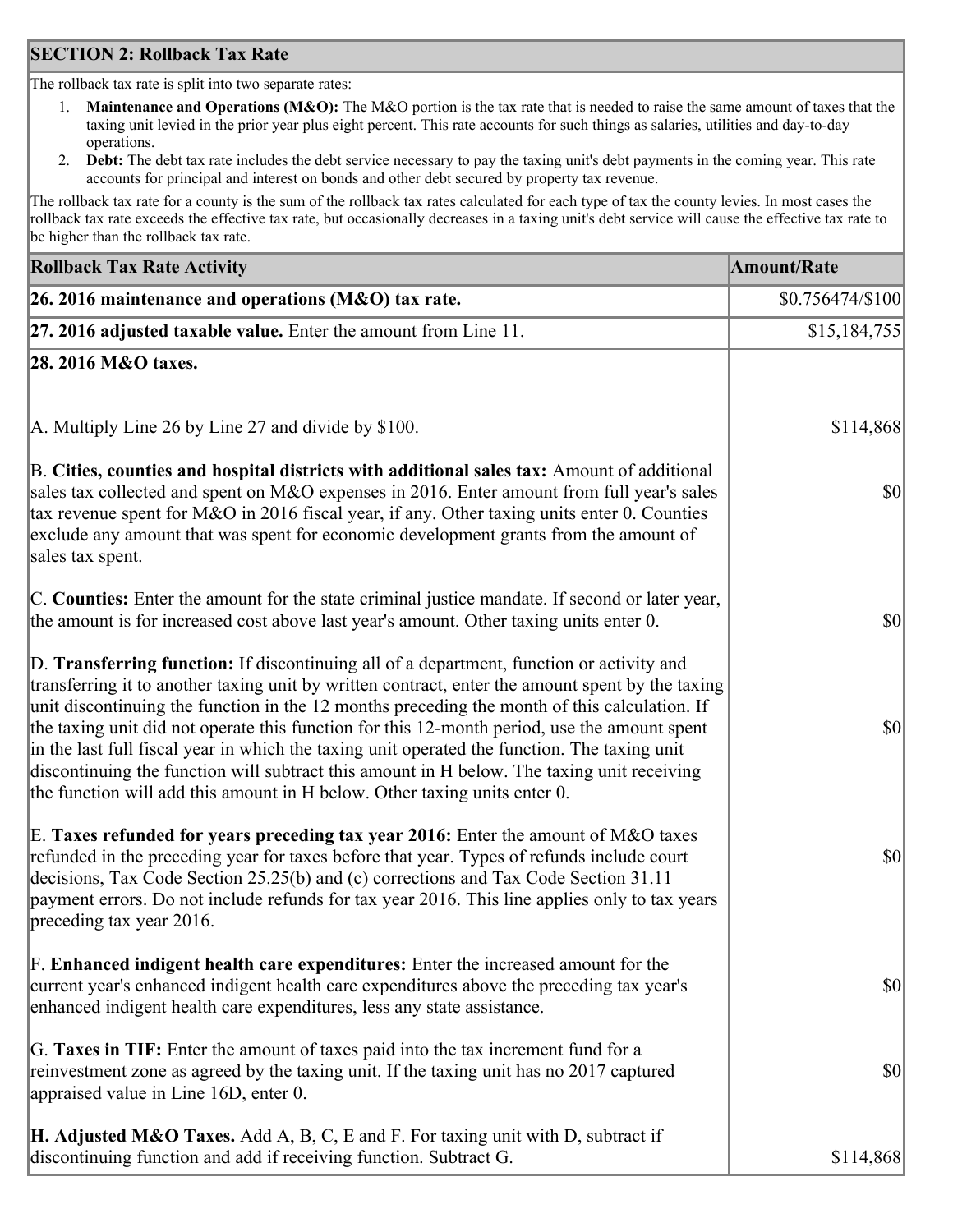| 29. 2017 adjusted taxable value. Enter Line 23 from the Effective Tax Rate Worksheet.                                                                                                                                                                                                                                                                                                          | \$15,537,596                 |
|------------------------------------------------------------------------------------------------------------------------------------------------------------------------------------------------------------------------------------------------------------------------------------------------------------------------------------------------------------------------------------------------|------------------------------|
| 30. 2017 effective maintenance and operations rate. Divide Line 28H by Line 29 and<br>multiply by \$100.                                                                                                                                                                                                                                                                                       | \$0.739290/\$100             |
| $31.2017$ rollback maintenance and operation rate. Multiply Line 30 by 1.08.                                                                                                                                                                                                                                                                                                                   | \$0.798433/\$100             |
| 32. Total 2017 debt to be paid with property taxes and additional sales tax revenue.<br>Debt means the interest and principal that will be paid on debts that:<br>$(1)$ are paid by property taxes,<br>$(2)$ are secured by property taxes,<br>$(3)$ are scheduled for payment over a period longer than one year and<br>$(4)$ are not classified in the taxing unit's budget as M&O expenses. |                              |
| A. Debt also includes contractual payments to other taxing units that have incurred debts on<br>behalf of this taxing unit, if those debts meet the four conditions above. Include only<br>amounts that will be paid from property tax revenue. Do not include appraisal district budget<br>payments. Enter debt amount.                                                                       | $ 10\rangle$                 |
| B. Subtract <b>unencumbered fund amount</b> used to reduce total debt.                                                                                                                                                                                                                                                                                                                         | \$0                          |
| C. Subtract amount paid from other resources.<br>D. Adjusted debt. Subtract B and C from A.                                                                                                                                                                                                                                                                                                    | $ 10\rangle$<br>$ 10\rangle$ |
| 33. Certified 2016 excess debt collections. Enter the amount certified by the collector.                                                                                                                                                                                                                                                                                                       | $ 10\rangle$                 |
| 34. Adjusted 2017 debt. Subtract Line 33 from Line 32D.                                                                                                                                                                                                                                                                                                                                        | \$0                          |
| 35. Certified 2017 anticipated collection rate. Enter the rate certified by the collector. If<br>the rate is 100 percent or greater, enter 100 percent.                                                                                                                                                                                                                                        | 100.00%                      |
| 36. 2017 debt adjusted for collections. Divide Line 34 by Line 35                                                                                                                                                                                                                                                                                                                              | $ 10\rangle$                 |
| 37. 2017 total taxable value. Enter the amount on Line 19.                                                                                                                                                                                                                                                                                                                                     | \$15,562,176                 |
| <b>38. 2017 debt tax rate.</b> Divide Line 36 by Line 37 and multiply by \$100.                                                                                                                                                                                                                                                                                                                | \$0/\$100                    |
| <b>39. 2017 rollback tax rate.</b> Add Lines 31 and 38.                                                                                                                                                                                                                                                                                                                                        | \$0.798433/\$100             |
| 40. COUNTIES ONLY. Add together the rollback tax rates for each type of tax the county<br>levies. The total is the 2017 county rollback tax rate.                                                                                                                                                                                                                                              |                              |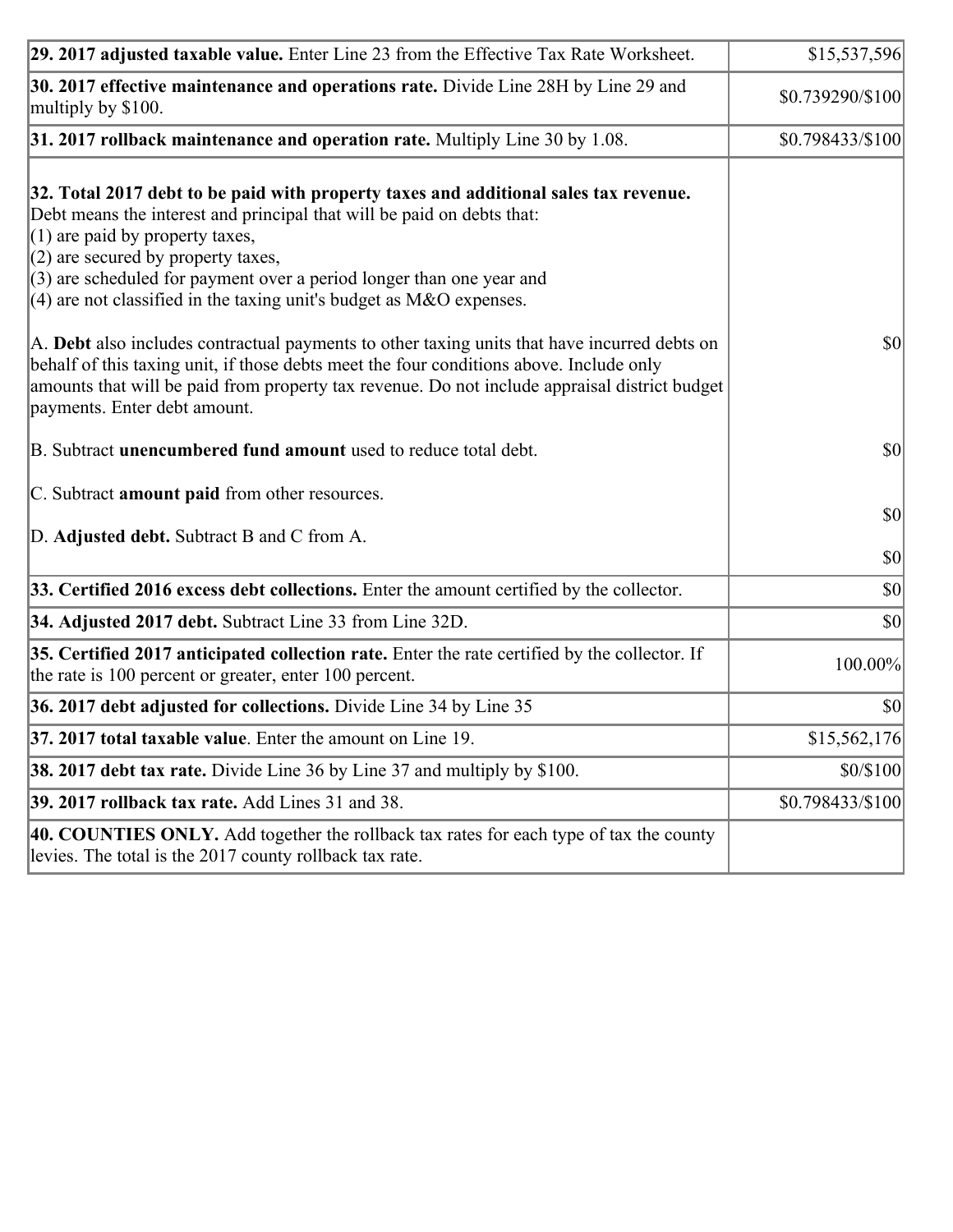## **SECTION 3: Additional Sales Tax to Reduce Property Taxes**

Cities, counties and hospital districts may levy a sales tax specifically to reduce property taxes. Local voters by election must approve imposing or abolishing the additional sales tax. If approved, the taxing unit must reduce its effective and rollback tax rates to offset the expected sales tax revenue.

This section should only be completed by a county, city or hospital district that is required to adjust its effective tax rate and/or rollback tax rate because it adopted the additional sales tax.

| <b>Activity</b>                                                                                                                                                                                                                                                                                                                                                                                                 | <b>Amount/Rate</b> |
|-----------------------------------------------------------------------------------------------------------------------------------------------------------------------------------------------------------------------------------------------------------------------------------------------------------------------------------------------------------------------------------------------------------------|--------------------|
| 41. Taxable Sales. For taxing units that adopted the sales tax in November 2016 or May<br>[2017, enter the Comptroller's estimate of taxable sales for the previous four quarters. <sup>20</sup><br>Taxing units that adopted the sales tax before November 2016, skip this line.                                                                                                                               | $\vert$ so $\vert$ |
| 42. Estimated sales tax revenue. Counties exclude any amount that is or will be spent for<br>economic development grants from the amount of estimated sales tax revenue. <sup>21</sup><br>Taxing units that adopted the sales tax in November 2016 or in May 2017.<br>Multiply the amount on Line 41 by the sales tax rate (.01, .005 or .0025, as applicable) and<br>multiply the result by .95. <sup>22</sup> | \$0                |
| $ -$ or $-$                                                                                                                                                                                                                                                                                                                                                                                                     |                    |
| Taxing units that adopted the sales tax before November 2016.<br>Enter the sales tax revenue for the previous four quarters. Do not multiply by .95.                                                                                                                                                                                                                                                            |                    |
| 43. 2017 total taxable value. Enter the amount from Line 37 of the Rollback Tax Rate<br>Worksheet.                                                                                                                                                                                                                                                                                                              | \$15,562,176       |
| 44. Sales tax adjustment rate. Divide Line 42 by Line 43 and multiply by $$100$ .                                                                                                                                                                                                                                                                                                                               | \$0/\$100          |
| 45. 2017 effective tax rate, unadjusted for sales tax. <sup>23</sup> Enter the rate from Line 24 or 25,<br>as applicable, on the Effective Tax Rate Worksheet.                                                                                                                                                                                                                                                  | \$0.739290/\$100   |
| 46. 2017 effective tax rate, adjusted for sales tax.<br>Taxing units that adopted the sales tax in November 2016 or in May 2017.<br>Subtract Line 44 from Line 45. Skip to Line 47 if you adopted the additional sales tax before<br>November 2016.                                                                                                                                                             | \$0.739290/\$100   |
| 47. 2017 rollback tax rate, unadjusted for sales tax. <sup>24</sup> Enter the rate from Line 39 or 40,<br>as applicable, of the Rollback Tax Rate Worksheet.                                                                                                                                                                                                                                                    | \$0.798433/\$100   |
| $ 48.2017$ rollback tax rate, adjusted for sales tax. Subtract Line 44 from Line 47.                                                                                                                                                                                                                                                                                                                            | \$0.798433/\$100   |

<sup>17</sup>Tex. Tax Code Section 26.012(17)

<sup>18</sup>Tex. Tax Code Section 26.04(c)

<sup>19</sup>Tex. Tax Code Section 26.04(d)

<sup>20</sup>Tex. Tax Code Section 26.041(d)

- $21$ Tex. Tax Code Section 26.041(i)
- <sup>22</sup>Tex. Tax Code Section 26.041(d)
- <sup>23</sup>Tex. Tax Code Section  $26.04(c)$

<sup>24</sup>Tex. Tax Code Section  $26.04(c)$